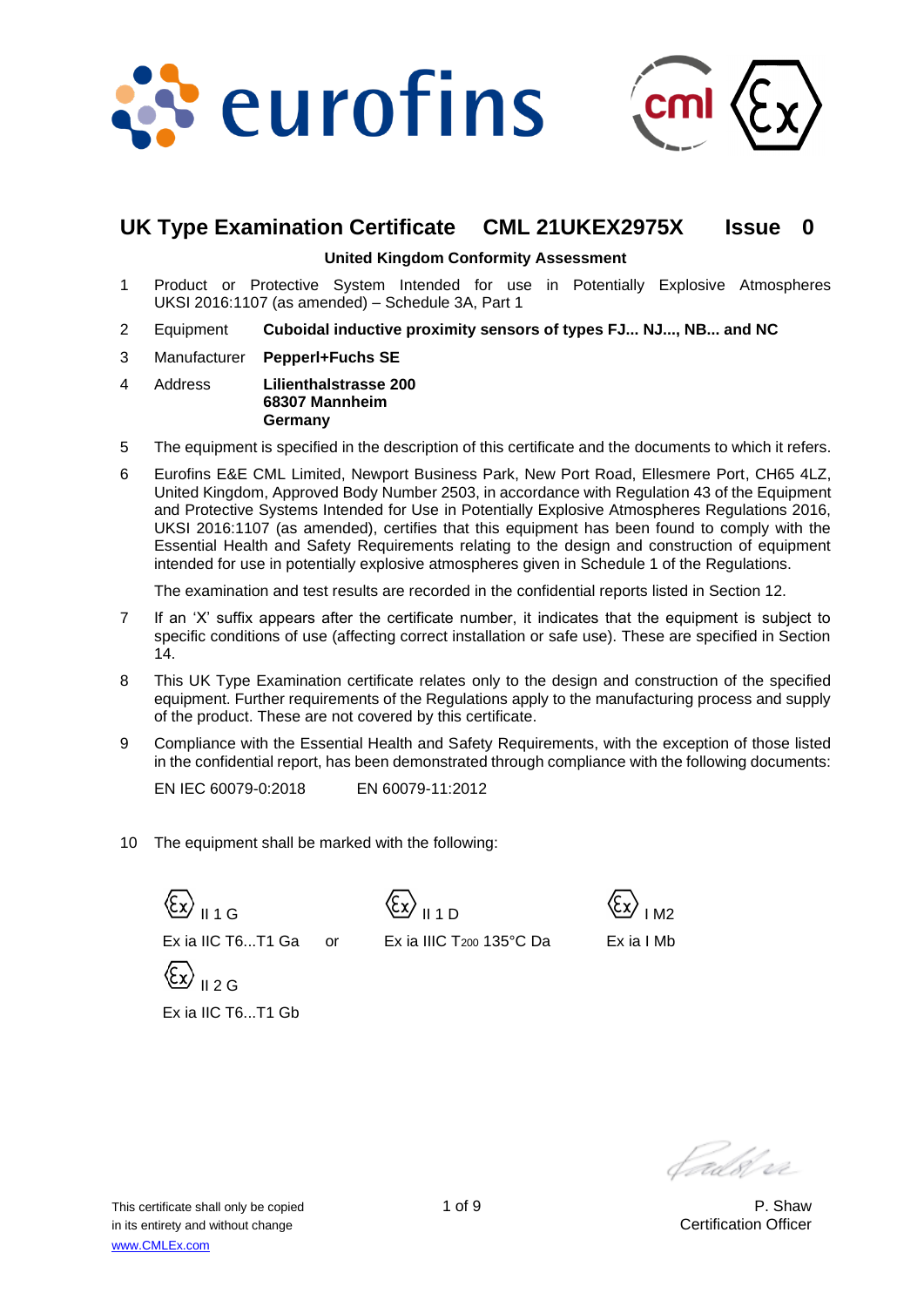



### **11 Description**

The cuboidal inductive proximity sensors of types FJ... NJ..., NB... and NC are used to convert mechanical displacements into an electrical signal.

The sensors are supplied from an intrinsically safe circuit and they are suitable to be used in hazardous areas of group I, group II and group III.

The area classification of the inductive sensor depends on the level of protection of the intrinsically safe circuits the sensors are connected to.

#### **Electrical data**

Evaluation and supply circuit Only for connection to a certified intrinsically safe circuit

| Ex ia IIC/IIB for EPL Ga                  |
|-------------------------------------------|
| Ex ia IIIC for EPL Da                     |
| Ex ia IIC/IIB or Ex ib IIC/IIB for EPL Gb |
| Ex ia IIIC or Ex ib IIIC for EPL Db       |
|                                           |

Maximum values: **Table 1**

|    | Type 1          | Type 2 | Type 3 | Type 4 |
|----|-----------------|--------|--------|--------|
| Ui | 16 V            | 16 V   | 16 V   | 16 V   |
| li | $25 \text{ mA}$ | 25 mA  | 52 mA  | 76 mA  |
| Pi | 34 mW           | 64 mW  | 169 mW | 242 mW |

For relationship between type of the connected circuit, maximum permissible ambient temperature for group I (EPL Mb), group II (EPL Ga/Gb) resp. group III (EPL Da) equipment and temperature class as well as the effective internal reactances for the individual types of cuboidal inductive proximity sensors, reference is made to the following tables: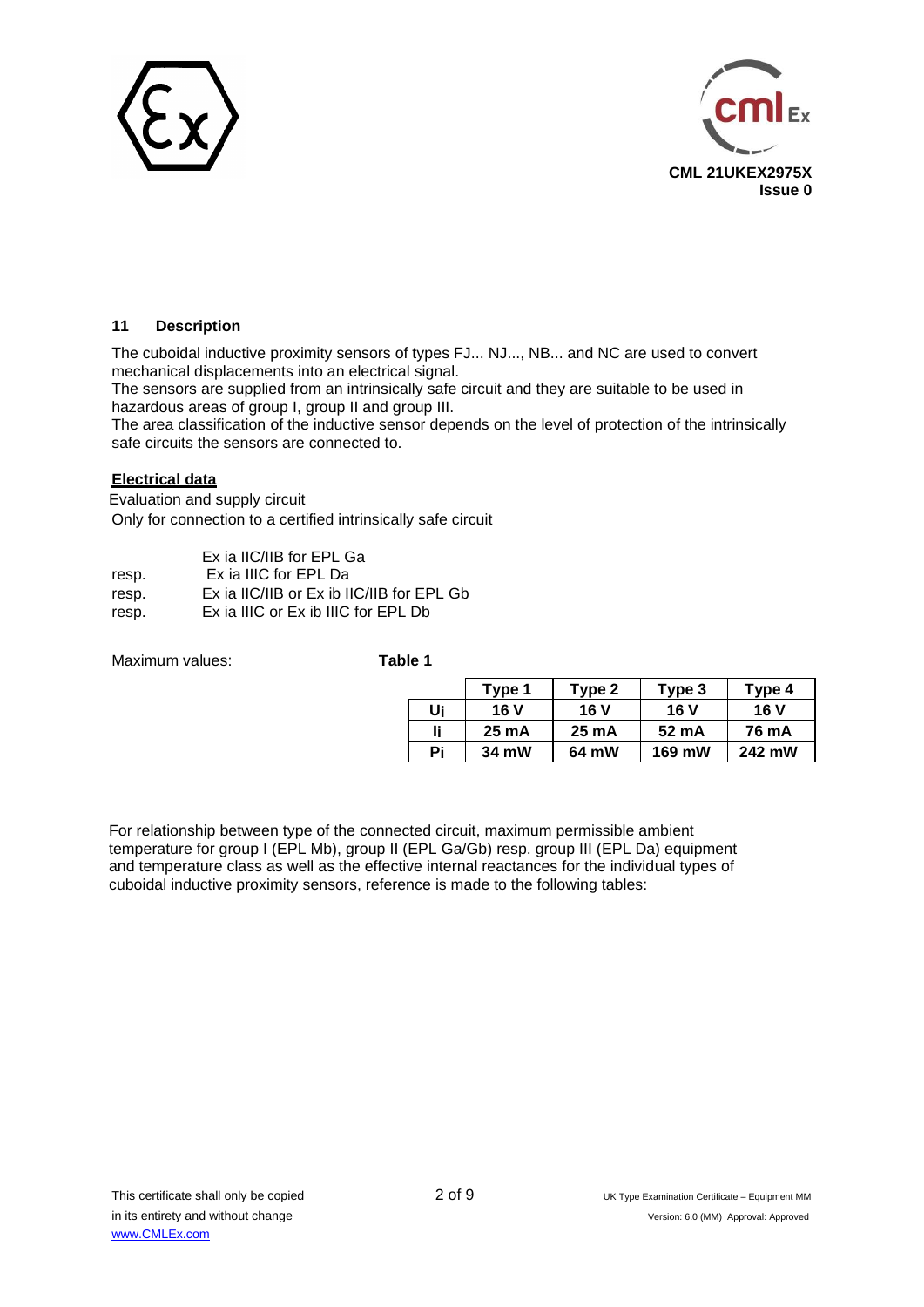



| Table 2 Application as Group Fequipment, EPL MD: |      |      |                            |                                               |                 |                 |
|--------------------------------------------------|------|------|----------------------------|-----------------------------------------------|-----------------|-----------------|
|                                                  |      |      | type 1                     | type 2                                        | type 3          | type 4          |
|                                                  |      |      | $Ui = 16V$<br>$li = 25 mA$ | $Ui = 16V$<br>$li = 25 mA$                    | $Ui = 16V$      | $Ui = 16V$      |
|                                                  |      |      |                            |                                               | $li = 52$ mA    | $li = 76$ mA    |
|                                                  |      |      | $Pi = 34$ mW               | $Pi = 64$ mW                                  | $Pi = 169$ mW   | $Pi = 242$ mW   |
| type                                             | Ci   | Li.  |                            | maximum permissible ambient temperature in °C |                 |                 |
|                                                  | [nF] | [µH] | T.                         | T.                                            | T               | $\top$          |
| FJ6-110-N                                        | 150  | 110  | 100                        | 100                                           | 81              | 63              |
| FJ7-N                                            | 65   | 220  | 100                        | 100                                           | 81              | 63              |
| NCB2-F1-NO                                       | 90   | 100  | 100                        | 100                                           | 89              | $\overline{74}$ |
| NCB2-V3-NO                                       | 100  | 100  | 100                        | 100                                           | 89              | $\overline{74}$ |
| NCN2-F56-N1                                      | 100  | 100  | 100                        | 100                                           | 87              | not permitted   |
| NBN3-F69-NO                                      | 100  | 100  | 100                        | 100                                           | 71              | 47              |
| NBN4-V3-N0                                       | 100  | 100  | 100                        | 100                                           | 89              | 74              |
| NBN4-V3-N0-Y189289                               | 120  | 100  | 100                        | 100                                           | $\overline{71}$ | 47              |
| NBB15-UK-NO                                      | 110  | 200  | 100                        | 100                                           | 89              | 74              |
| NBB20-UK-NO                                      | 110  | 200  | 100                        | 100                                           | 89              | 74              |
| NBN30-UK-NO                                      | 105  | 300  | 100                        | 100                                           | 89              | 74              |
| NBN40-UK-NO                                      | 105  | 300  | 100                        | 100                                           | 89              | 74              |
| NBN40-ULK-NO                                     | 165  | 130  | 100                        | 100                                           | 89              | $\overline{74}$ |
| NCN4-V3-N0                                       | 100  | 100  | 100                        | 100                                           | 89              | $\overline{74}$ |
| NCB15+U+NO                                       | 110  | 160  | 100                        | 100                                           | 89              | 74              |
| NCN15-M-NO                                       | 100  | 100  | 100                        | 100                                           | 89              | 74              |
| NCB20-L2-N0                                      | 110  | 200  | 100                        | 100                                           | 89              | 74              |
| NCB40-FP-NO                                      | 220  | 360  | 100                        | 100                                           | 89              | 74              |
| NCN20+U+NO                                       | 110  | 160  | 100                        | 100                                           | 89              | $\overline{74}$ |
| NCN30+U+NO                                       | 110  | 160  | 100                        | 100                                           | 89              | $\overline{74}$ |
| NCN40+U+NO                                       | 120  | 130  | 100                        | 100                                           | 89              | 74              |
| NCN40-L2-N0                                      | 105  | 300  | 100                        | 100                                           | 89              | 74              |
| NCN50-FP-N0                                      | 220  | 360  | 100                        | 100                                           | 89              | $\overline{74}$ |
| NJ0,8-F-N                                        | 30   | 50   | 100                        | 100                                           | $\overline{78}$ | 57              |
| NJ1,5-F-N                                        | 30   | 50   | 100                        | 100                                           | $\overline{78}$ | 57              |
| NJ2,5-F-N                                        | 40   | 50   | 100                        | 100                                           | 89              | 74              |
| NJ2-F1-N                                         | 30   | 50   | 100                        | 100                                           | 89              | 74              |
| NJ2-V3-N                                         | 40   | 50   | 100                        | 100                                           | 89              | $\overline{74}$ |
| NJ3-V3-N                                         | 40   | 50   | 100                        | 100                                           | 89              | 74              |
| NJ4-F-N                                          | 150  | 100  | 100                        | 100                                           | 89              | 74              |
| NJ6-F-N                                          | 70   | 100  | 100                        | 100                                           | 89              | 74              |
| NJ10-F-N                                         | 85   | 100  | 100                        | 100                                           | 89              | 74              |
| NJ15+U+N                                         | 140  | 130  | 100                        | 100                                           | 89              | 74              |
| NJ15-M1-N                                        | 140  | 100  | 100                        | 100                                           | 89              | 74              |
| NJ20+U+N                                         | 150  | 130  | 100                        | 100                                           | 89              | 74              |
| NJ30+U+N                                         | 160  | 130  | 100                        | 100                                           | 89              | 74              |
| NJ30P+U+1N                                       | 150  | 170  | 100                        | 100                                           | 89              | 74              |
| NJ40++N                                          | 180  | 130  | 100                        | 100                                           | 89              | 74              |
| NJ50-FP-N                                        | 320  | 360  | 100                        | 100                                           | 89              | 74              |
|                                                  |      |      |                            |                                               |                 |                 |

## **Table 2 Application as Group I equipment, EPL Mb:**

This certificate shall only be copied 3 of 9 UK Type Examination Certificate – Equipment MM in its entirety and without change version: 6.0 (MM) Approval: Approved [www.CMLEx.com](http://www.cmlex.com/)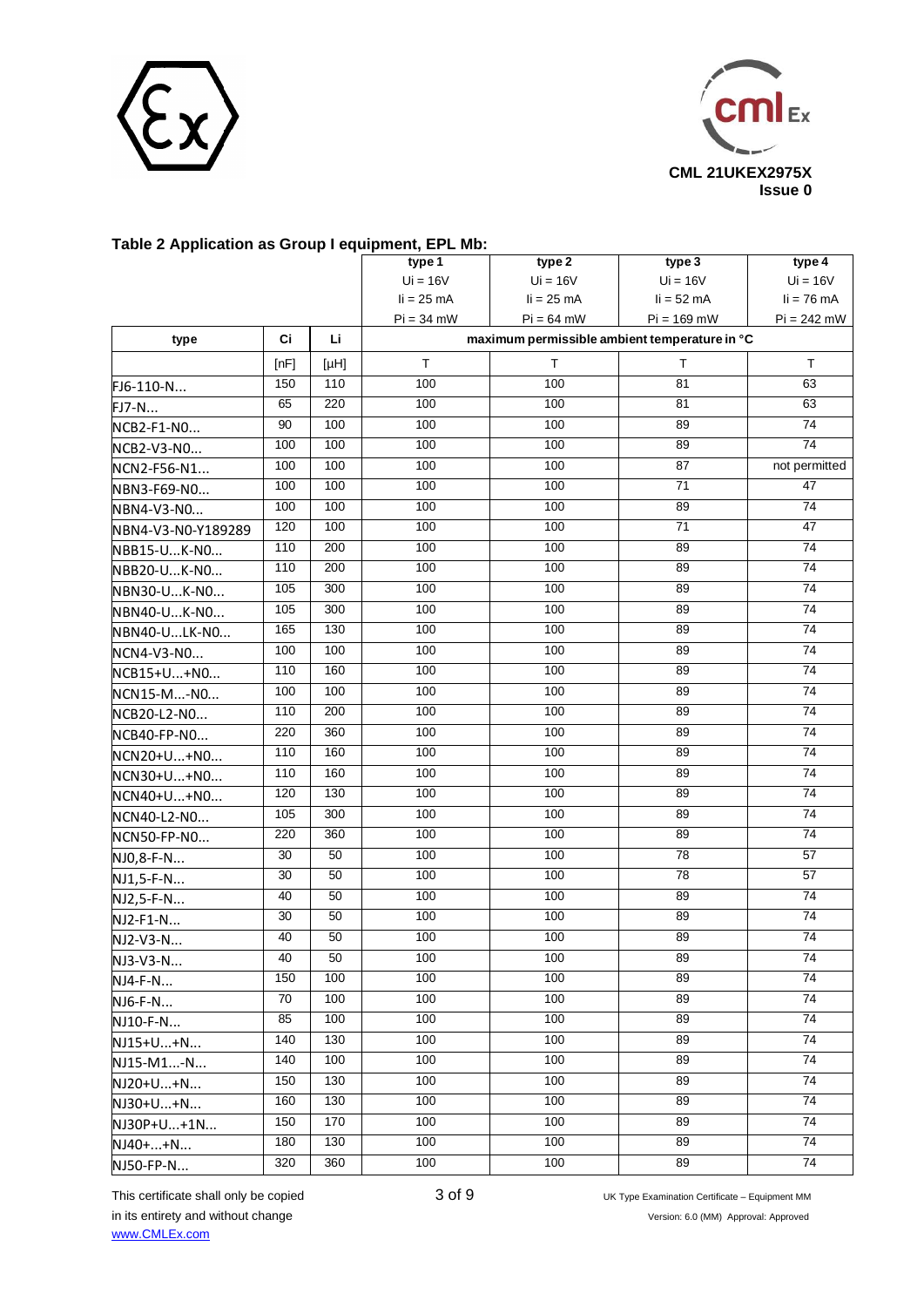



| Table 3 Application as Group II equipment, EPL Ga/Gb: |            |     |                       |                 |                |       |                |                |       |                                                                                       |                |         |                |                |                 |
|-------------------------------------------------------|------------|-----|-----------------------|-----------------|----------------|-------|----------------|----------------|-------|---------------------------------------------------------------------------------------|----------------|---------|----------------|----------------|-----------------|
|                                                       |            |     |                       |                 | type 1         |       |                | type 2         |       |                                                                                       | type 3         |         |                | type 4         |                 |
|                                                       |            |     |                       |                 | $Ui = 16 V$    |       |                | $Ui = 16 V$    |       |                                                                                       | $Ui = 16 V$    |         |                | $Ui = 16 V$    |                 |
|                                                       |            |     |                       |                 | $li = 25 mA$   |       |                | $li = 25$ mA   |       |                                                                                       | $li = 52mA$    |         |                | $li = 76mA$    |                 |
|                                                       |            |     |                       |                 | $Pi = 34$ mW   |       |                | $Pi = 64$ mW   |       |                                                                                       | $Pi = 169$ mW  |         |                | $Pi = 242$ mW  |                 |
|                                                       |            |     |                       |                 |                |       |                |                |       | maximum permissible ambient temperature in °C for<br>application in temperature class |                |         |                |                |                 |
| Type                                                  | <b>EPL</b> |     | $Ci / nF$ Li/ $\mu$ H | T6              | T <sub>5</sub> | T4-T1 | T <sub>6</sub> | T <sub>5</sub> | T4-T1 | T <sub>6</sub>                                                                        | T <sub>5</sub> | $T4-T1$ | T <sub>6</sub> | T <sub>5</sub> | T4-T1           |
| FJ6-110-N                                             | Ga/Gb      | 150 | 110                   | 73              | 88             | 100   | 73             | 88             | 100   | 62                                                                                    | 77             | 81      | 54             | 63             | 63              |
| FJ7-N                                                 | Ga/Gb      | 65  | 220                   | 73              | 88             | 100   | 73             | 88             | 100   | 62                                                                                    | 77             | 81      | 54             | 63             | 63              |
| NCB2-F1-NO                                            | Ga/Gb      | 90  | 100                   | 73              | 88             | 100   | 66             | 81             | 100   | 45                                                                                    | 60             | 89      | 30             | 45             | 74              |
| NCB2-V3-NO                                            | Ga/Gb      | 100 | 100                   | 73              | 88             | 100   | 66             | 81             | 100   | 45                                                                                    | 60             | 89      | 30             | 45             | 74              |
| NCN2-F56-N1                                           | Ga/Gb      | 100 | 100                   | 75              | 90             | 100   | 70             | 85             | 100   | 55                                                                                    | 70             | 87      |                | not permitted  |                 |
| NBN3-F69-NO                                           | Ga/Gb      | 100 | 100                   | 72              | 87             | 100   | 65             | 80             | 100   | 41                                                                                    | 56             | 63      | 24             | 37             | 37              |
| NBN4-V3-N0                                            | Ga/Gb      | 100 | 100                   | 73              | 88             | 100   | 66             | 81             | 100   | 45                                                                                    | 60             | 89      | 30             | 45             | 74              |
| NBN4-V3-N0-Y189289                                    | Ga/Gb      | 120 | 100                   | $\overline{72}$ | 87             | 100   | 65             | 80             | 100   | 41                                                                                    | 56             | 63      | 24             | 37             | 37              |
| NBB15-UK-NO                                           | Ga/Gb      | 110 | 200                   | 73              | 88             | 100   | 66             | 81             | 100   | 45                                                                                    | 60             | 89      | 30             | 45             | $\overline{74}$ |
| NBB20-UK-NO                                           | Ga/Gb      | 110 | 200                   | 73              | 88             | 100   | 66             | 81             | 100   | 45                                                                                    | 60             | 89      | 30             | 45             | 74              |
| NBN30-UK-NO                                           | Ga/Gb      | 105 | 300                   | 73              | 88             | 100   | 66             | 81             | 100   | 45                                                                                    | 60             | 89      | 30             | 45             | $\overline{74}$ |
| NBN40-UK-NO                                           | Ga/Gb      | 105 | 300                   | $\overline{73}$ | 88             | 100   | 66             | 81             | 100   | 45                                                                                    | 60             | 89      | 30             | 45             | $\overline{74}$ |
| NBN40-ULK-NO                                          | Ga/Gb      | 165 | 130                   | 73              | 88             | 100   | 66             | 81             | 100   | 45                                                                                    | 60             | 89      | 30             | 45             | 74              |
| NCN4-V3-N0                                            | Ga/Gb      | 100 | 100                   | 73              | 88             | 100   | 66             | 81             | 100   | 45                                                                                    | 60             | 89      | 30             | 45             | $\overline{74}$ |
| NCB15+U+NO                                            | Ga/Gb      | 110 | 160                   | 73              | 88             | 100   | 66             | 81             | 100   | 45                                                                                    | 60             | 89      | 30             | 45             | 74              |
| NCN15-M-N0                                            | Ga/Gb      | 100 | 100                   | $\overline{73}$ | 88             | 100   | 66             | 81             | 100   | 45                                                                                    | 60             | 89      | 30             | 45             | $\overline{74}$ |
| NCB20-L2-N0                                           | Ga/Gb      | 110 | 200                   | 73              | 88             | 100   | 66             | 81             | 100   | 45                                                                                    | 60             | 89      | 30             | 45             | 74              |
| NCB40-FP-NO                                           | Ga/Gb      | 220 | 360                   | 73              | 88             | 100   | 66             | 81             | 100   | 45                                                                                    | 60             | 89      | 30             | 45             | 74              |
| NCN20+U+NO                                            | Ga/Gb      | 110 | 160                   | 73              | 88             | 100   | 66             | 81             | 100   | 45                                                                                    | 60             | 89      | 30             | 45             | 74              |
| NCN30+U+N0                                            | Ga/Gb      | 110 | 160                   | 73              | 88             | 100   | 66             | 81             | 100   | 45                                                                                    | 60             | 89      | 30             | 45             | 74              |
| NCN40+U+NO                                            | Ga/Gb      | 120 | 130                   | 73              | 88             | 100   | 66             | 81             | 100   | 45                                                                                    | 60             | 89      | 30             | 45             | $\overline{74}$ |
| NCN40-L2-N0                                           | Ga/Gb      | 105 | 300                   | 73              | 88             | 100   | 66             | 81             | 100   | 45                                                                                    | 60             | 89      | 30             | 45             | 74              |
| NCN50-FP-N0                                           | Ga/Gb      | 220 | 360                   | 73              | 88             | 100   | 66             | 81             | 100   | 45                                                                                    | 60             | 89      | 30             | 45             | 74              |
| NJ0,8-F-N                                             | Ga/Gb      | 30  | 50                    | 73              | 88             | 100   | 67             | 82             | 100   | 45                                                                                    | 60             | 78      | 30             | 45             | 57              |
| NJ1,5-F-N                                             | Ga/Gb      | 30  | 50                    | 73              | 88             | 100   | 67             | 82             | 100   | 45                                                                                    | 60             | 78      | 30             | 45             | 57              |
| NJ2,5-F-N                                             | Ga/Gb      | 40  | 50                    | 73              | 88             | 100   | 66             | 81             | 100   | 45                                                                                    | 60             | 89      | 30             | 45             | 74              |
| NJ2-F1-N                                              | Ga/Gb      | 30  | 50                    | 73              | 88             | 100   | 66             | 81             | 100   | 45                                                                                    | 60             | 89      | 30             | 45             | 74              |
| NJ2-V3-N                                              | Ga/Gb      | 40  | 50                    | 73              | 88             | 100   | 66             | 81             | 100   | 45                                                                                    | 60             | 89      | 30             | 45             | 74              |
| NJ3-V3-N                                              | Ga/Gb      | 40  | 50                    | 73              | 88             | 100   | 66             | 81             | 100   | 45                                                                                    | 60             | 89      | 30             | 45             | 74              |
| NJ4-F-N                                               | Ga/Gb      | 150 | 100                   | 73              | 88             | 100   | 66             | 81             | 100   | 45                                                                                    | 60             | 89      | 30             | 45             | $\overline{74}$ |
| NJ6-F-N                                               | Ga/Gb      | 70  | 100                   | 73              | 88             | 100   | 66             | 81             | 100   | 45                                                                                    | 60             | 89      | 30             | 45             | 74              |
| NJ10-F-N                                              | Ga/Gb      | 85  | 100                   | 73              | 88             | 100   | 66             | 81             | 100   | 45                                                                                    | 60             | 89      | 30             | 45             | 74              |
| NJ15+U+N                                              | Ga/Gb      | 140 | 130                   | 73              | 88             | 100   | 66             | 81             | 100   | 45                                                                                    | 60             | 89      | 30             | 45             | 74              |
| NJ15-M1-N                                             | Ga/Gb      | 140 | 100                   | 73              | 88             | 100   | 66             | 81             | 100   | 45                                                                                    | 60             | 89      | 30             | 45             | 74              |
| NJ20+U+N                                              | Ga/Gb      | 150 | 130                   | 73              | 88             | 100   | 66             | 81             | 100   | 45                                                                                    | 60             | 89      | 30             | 45             | 74              |
| NJ30+U+N                                              | Ga/Gb      | 160 | 130                   | 73              | 88             | 100   | 66             | 81             | 100   | 45                                                                                    | 60             | 89      | 30             | 45             | 74              |
| NJ30P+U+1N                                            | Ga/Gb      | 150 | 170                   | 73              | 88             | 100   | 66             | 81             | 100   | 45                                                                                    | 60             | 89      | 30             | 45             | 74              |
| NJ40++N                                               | Ga/Gb      | 180 | 130                   | 73              | 88             | 100   | 66             | 81             | 100   | 45                                                                                    | 60             | 89      | 30             | 45             | $\overline{74}$ |
| NJ50-FP-N.                                            | Ga/Gb      | 320 | 360                   | 73              | 88             | 100   | 66             | 81             | 100   | 45                                                                                    | 60             | 89      | 30             | 45             | 74              |
|                                                       |            |     |                       |                 |                |       |                |                |       |                                                                                       |                |         |                |                |                 |

## **Table 3 Application as Group II equipment, EPL Ga/Gb:**

in its entirety and without change Version: 6.0 (MM) Approval: Approved

[www.CMLEx.com](http://www.cmlex.com/) 

This certificate shall only be copied  $4$  of 9 UK Type Examination Certificate – Equipment MM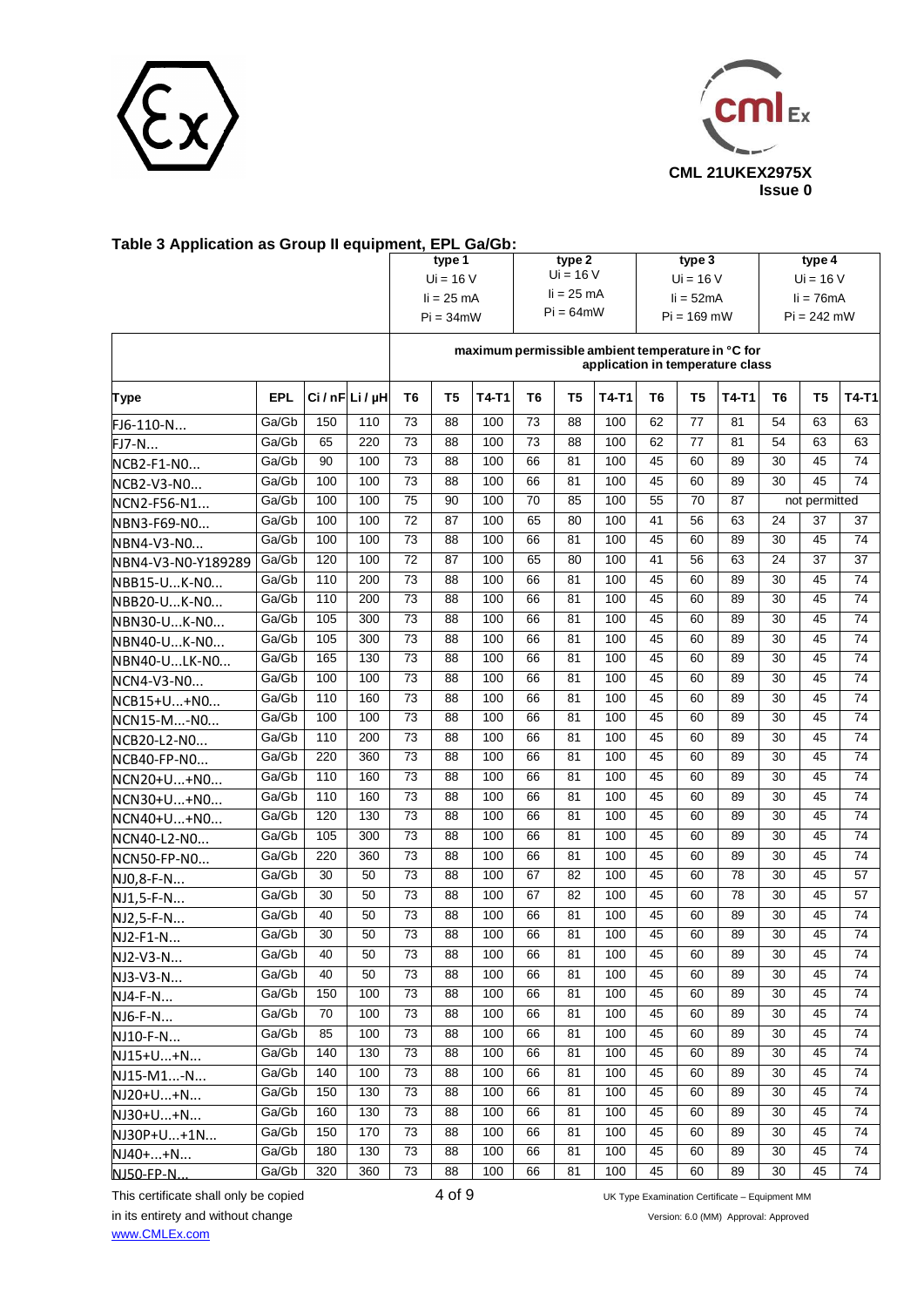



#### **Table 4: Application as Group III equipment, EPL Da:**

|                    |      |      | type 1       | type 2       | type 3                                        | type 4        |
|--------------------|------|------|--------------|--------------|-----------------------------------------------|---------------|
|                    |      |      | $Ui = 16V$   | $Ui = 16V$   | $Ui = 16V$                                    | $Ui = 16V$    |
|                    |      |      | $li = 25 mA$ | $li = 25 mA$ | $li = 52$ mA                                  | $li = 76$ mA  |
|                    |      |      | $Pi = 34$ mW | $Pi = 64$ mW | $Pi = 169$ mW                                 | $Pi = 242$ mW |
| type               | Ci   | Li   |              |              | maximum permissible ambient temperature in °C |               |
|                    | [nF] | [µH] | T.           | T.           | T.                                            | $\top$        |
| FJ6-110-N          | 150  | 110  | 100          | 100          | 63                                            | not permitted |
| FJ7-N              | 65   | 220  | 100          | 100          | 63                                            | not permitted |
| NCB2-F1-NO         | 90   | 100  | 100          | 100          | 71                                            | not permitted |
| NCB2-V3-NO         | 100  | 100  | 100          | 100          | 71                                            | not permitted |
| NCN2-F56-N1        | 100  | 100  | 100          | 100          | 69                                            | not permitted |
| NBN3-F69-N0        | 100  | 100  | 100          | 98           | 52                                            | not permitted |
| NBN4-V3-N0         | 100  | 100  | 100          | 100          | 71                                            | not permitted |
| NBN4-V3-N0-Y189289 | 120  | 100  | 100          | 98           | 52                                            | not permitted |
| NBB15-UK-NO        | 110  | 200  | 100          | 100          | 71                                            | not permitted |
| NBB20-UK-NO        | 110  | 200  | 100          | 100          | 71                                            | not permitted |
| NBN30-UK-NO        | 105  | 300  | 100          | 100          | 71                                            | not permitted |
| NBN40-UK-NO        | 105  | 300  | 100          | 100          | 71                                            | not permitted |
| NBN40-ULK-NO       | 165  | 130  | 100          | 100          | 71                                            | not permitted |
| NCN4-V3-N0         | 100  | 100  | 100          | 100          | 71                                            | not permitted |
| NCB15+U+NO         | 110  | 160  | 100          | 100          | 71                                            | not permitted |
| NCN15-M-NO         | 100  | 100  | 100          | 100          | 71                                            | not permitted |
| NCB20-L2-N0        | 110  | 200  | 100          | 100          | 71                                            | not permitted |
| NCB40-FP-NO        | 220  | 360  | 100          | 100          | 71                                            | not permitted |
| NCN20+U+NO         | 110  | 160  | 100          | 100          | 71                                            | not permitted |
| NCN30+U+NO         | 110  | 160  | 100          | 100          | 71                                            | not permitted |
| NCN40+U+NO         | 120  | 130  | 100          | 100          | 71                                            | not permitted |
| NCN40-L2-N0        | 105  | 300  | 100          | 100          | 71                                            | not permitted |
| NCN50-FP-NO        | 220  | 360  | 100          | 100          | 71                                            | not permitted |
| NJ0,8-F-N          | 30   | 50   | 100          | 100          | 59                                            | not permitted |
| NJ1,5-F-N          | 30   | 50   | 100          | 100          | 59                                            | not permitted |
| NJ2,5-F-N          | 40   | 50   | 100          | 100          | 71                                            | not permitted |
| NJ2-F1-N           | 30   | 50   | 100          | 100          | 71                                            | not permitted |
| NJ2-V3-N           | 40   | 50   | 100          | 100          | 71                                            | not permitted |
| NJ3-V3-N           | 40   | 50   | 100          | 100          | 71                                            | not permitted |
| NJ4-F-N            | 150  | 100  | 100          | 100          | 71                                            | not permitted |
| NJ6-F-N            | 70   | 100  | 100          | 100          | 71                                            | not permitted |
| NJ10-F-N           | 85   | 100  | 100          | 100          | 71                                            | not permitted |
| NJ15+U+N           | 140  | 130  | 100          | 100          | 71                                            | not permitted |
| NJ15-M1-N          | 140  | 100  | 100          | 100          | 71                                            | not permitted |
| NJ20+U+N           | 150  | 130  | 100          | 100          | 71                                            | not permitted |
| NJ30+U+N           | 160  | 130  | 100          | 100          | 71                                            | not permitted |
| NJ30P+U+1N         | 150  | 170  | 100          | 100          | 71                                            | not permitted |
| NJ40++N            | 180  | 130  | 100          | 100          | 71                                            | not permitted |
| NJ50-FP-N          | 320  | 360  | 100          | 100          | 71                                            | not permitted |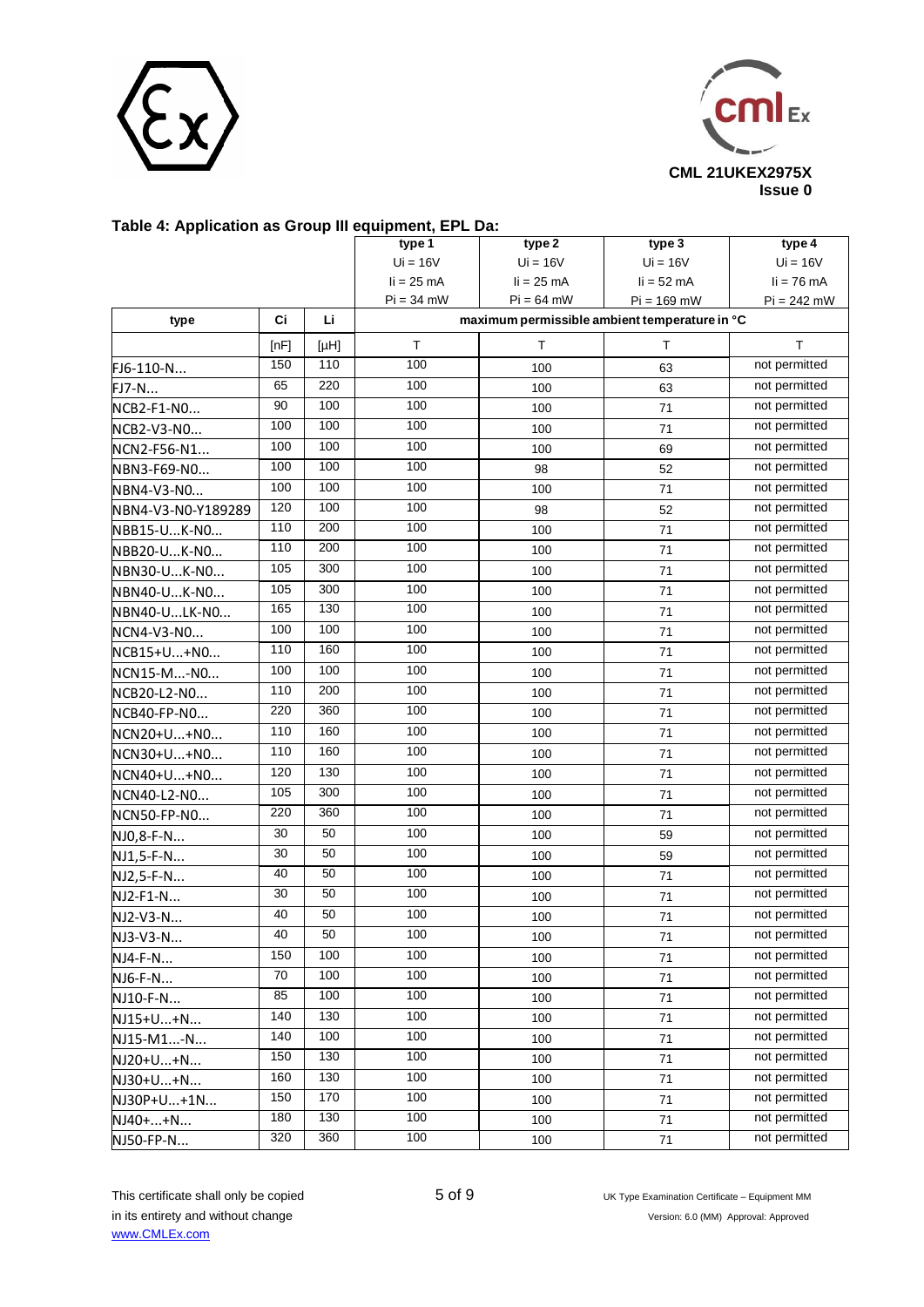



The dots in the labelling represent free definable parameters. This free definable parameters can be omitted or replaced by letters or digits.

When assigning the actual sensor to the table use the model description which describes the sensor best. Letters and digits describe the different types according to the model description key.

The sum of all capacitances and inductances, including tolerance and a 10 m cable, result to the given values for Ci and Li shown above.

#### **12 Certificate history and evaluation reports**

| Issue | Date         | <b>Associated report</b> | <b>Notes</b>              |
|-------|--------------|--------------------------|---------------------------|
|       | 15 Sept 2021 | R <sub>14112</sub> BC/00 | Prime Certificate issued. |

Note: Drawings that describe the equipment are listed or referred to in the Annex.

#### **13 Conditions of Manufacture**

None.

#### **14 Specific Conditions of Use**

The following conditions relate to safe installation and/or use of the equipment

- For relationship between type of the connected circuit, maximum permissible ambient temperature and temperature class as well as the effective internal reactances for the individual types of cuboidal inductive proximity sensors, reference is made to tables 2 to 4 given in this certificate and in the operating instructions manual.
- Appropriate measures need to be taken to protect the cuboidal inductive proximity sensors against mechanical damage due to impact if they are used within an ambient temperature range between – 60 °C and – 20 °C. An ambient temperature below – 60°C is not permissible.
- The connection facilities of the cuboidal inductive proximity sensors shall be installed as such that a minimum degree of protection of IP20 according IEC 60529 is complied with.
- Inadmissible electrostatic charge of the plastic enclosures shall be avoided for the application of the following types of cuboidal inductive proximity sensors according to the explosion groups and EPL specified in the following table. When the respective types of cuboidal inductive proximity sensors are applied in potentially explosive gas atmospheres a corresponding warning note shall be affixed on the cuboidal inductive proximity sensors or near the cuboidal inductive proximity sensors respectively. When these are applied in potentially explosive gas or dust atmospheres the corresponding notes given in the operating instructions manual shall be considered.
- Cuboidal inductive proximity sensors which are marked (IIC or IIB or IIA or III) in column "Group…" need to be protected against dangerous electrostatic charges, see table 5 below.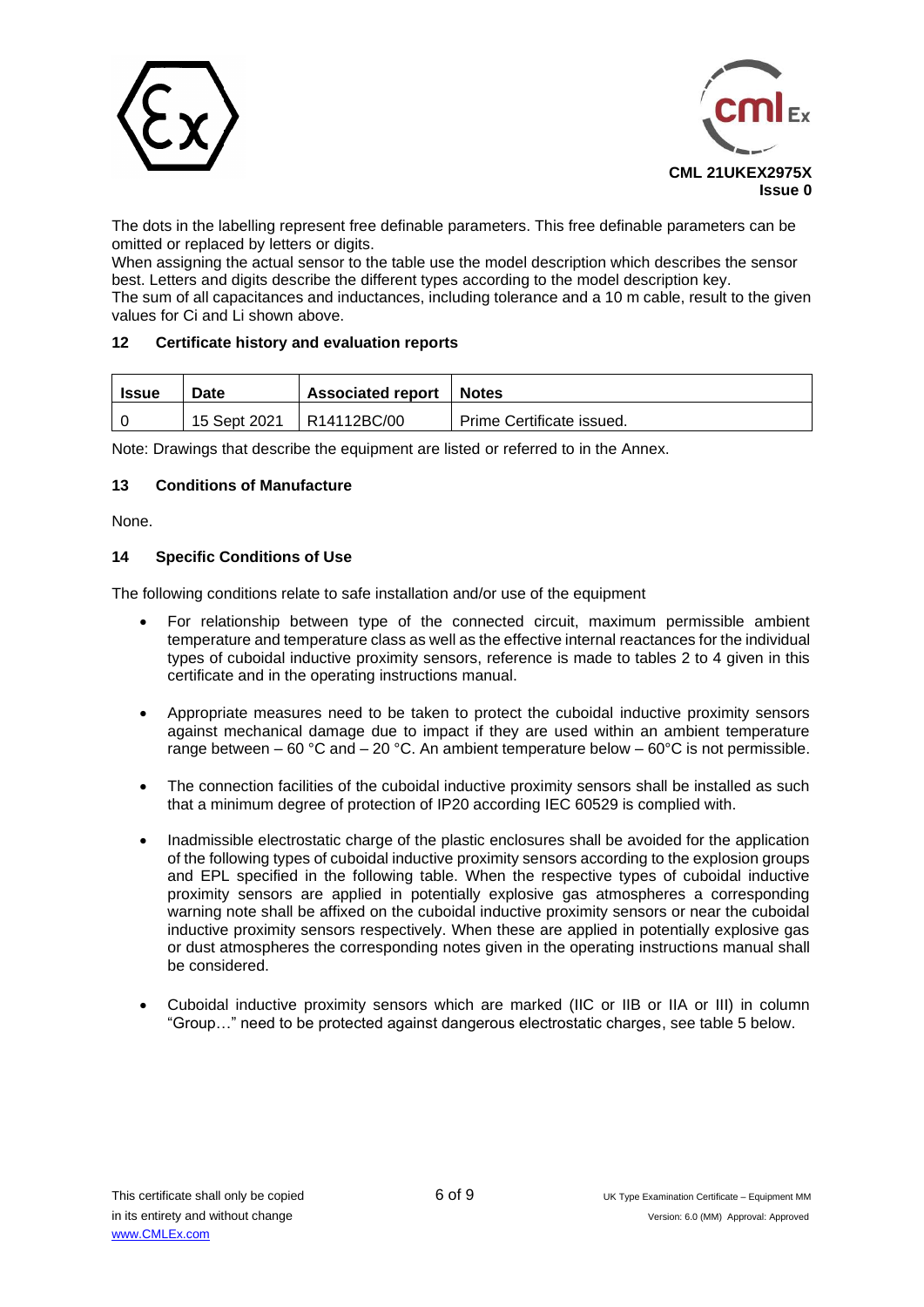



### **Table 5**

| <b>Type</b>        | <b>Group I</b>               | <b>Group II</b><br>(EPL Ga) | <b>Group II</b><br>(EPL Gb) | <b>Group III</b>            |
|--------------------|------------------------------|-----------------------------|-----------------------------|-----------------------------|
| FJ6-110-N          |                              | <b>IIB/IIC</b>              | IIC                         | Ш                           |
| <b>FJ7-N</b>       | $\blacksquare$               | IIC                         | $\overline{\phantom{a}}$    | III                         |
| NCB2-F1-N0         |                              | <b>IIC</b>                  |                             | $\overline{\phantom{0}}$    |
| NCB2-V3-N0         | $\overline{\phantom{a}}$     | IIC                         | ۰                           | $\overline{\phantom{0}}$    |
| NCN2-F56-N1        | $\overline{\phantom{a}}$     | IIC                         | ٠                           | $\blacksquare$              |
| NBN3-F69-N0        |                              | <b>IIC</b>                  |                             |                             |
| NBN4-V3-N0         | $\overline{\phantom{a}}$     | IIC                         | -                           | Ξ.                          |
| NBN4-V3-N0-Y189289 |                              | <b>IIC</b>                  | -                           |                             |
| NBB15-UK-N0        | $\overline{\phantom{a}}$     | IIC                         | IIC                         | $\mathbf{III}$              |
| NBB20-UK-N0        | $\overline{\phantom{a}}$     | <b>IIC</b>                  | <b>IIC</b>                  | Ш                           |
| NBN30-UK-N0        | $\blacksquare$               | IIC                         | IIC                         | $\mathbf{III}$              |
| NBN40-UK-N0        |                              | <b>IIC</b>                  | <b>IIC</b>                  | III                         |
| NBN40-ULK-N0       | $\blacksquare$               | IIA/IIB/IIC                 | IIC                         | $\mathbf{III}$              |
| NCN4-V3-N0         |                              | IIC                         | $\blacksquare$              | $\blacksquare$              |
| NCB15+U+N0         | $\overline{\phantom{a}}$     | <b>IIC</b>                  | IIC                         | $\mathbf{III}$              |
| NCN15-M-NO         | $\blacksquare$               | <b>IIC</b>                  | -                           | $\mathbf{III}$              |
| NCB20-L2-N0        | $\frac{1}{2}$                | <b>IIC</b>                  | $\overline{\phantom{a}}$    | $\mathbf{III}$              |
| NCB40-FP-N0        | $\overline{\phantom{a}}$     | IIA/IIB/IIC                 | <b>IIC</b>                  | Ш                           |
| NCN20+U+N0         | $\overline{\phantom{a}}$     | IIC                         | IIC                         | $\mathop{\rm III}\nolimits$ |
| NCN30+U+N0         | $\overline{\phantom{a}}$     | $\mathsf{IIC}$              | <b>IIC</b>                  | III                         |
| NCN40+U+N0         | $\overline{\phantom{a}}$     | IIB/IIC                     | IIC                         | $\mathbf{III}$              |
| NCN40-L2-N0        | $\blacksquare$               | <b>IIC</b>                  | $\blacksquare$              | Ш                           |
| NCN50-FP-N0        | $\overline{\phantom{a}}$     | IIA/IIB/IIC                 | <b>IIC</b>                  | $\mathbf{III}$              |
| NJ0,8-F-N          | $\overline{\phantom{a}}$     | $\blacksquare$              | ٠                           | $\blacksquare$              |
| NJ1,5-F-N          | $\frac{1}{2}$                | $\blacksquare$              |                             | $\overline{\phantom{a}}$    |
| NJ2,5-F-N          | $\blacksquare$               | IIC                         | ۰                           | ۰                           |
| NJ2-F1-N           | $\overline{\phantom{a}}$     | <b>IIC</b>                  | $\overline{\phantom{0}}$    | $\mathbf{III}$              |
| NJ2-V3-N           | $\overline{\phantom{a}}$     | <b>IIC</b>                  |                             | ÷.                          |
| NJ3-V3-N           | $\frac{1}{2}$                | $\mathsf{IIC}$              |                             | $\overline{\phantom{a}}$    |
| NJ4-F-N            | $\qquad \qquad \blacksquare$ | IIC                         | IIC                         | ۰                           |
| NJ6-F-N            | $\overline{\phantom{a}}$     | $\mathsf{IIC}$              | $\blacksquare$              | $\mathbf{III}$              |
| NJ10-F-N           | $\overline{\phantom{a}}$     | IIC                         |                             | $\mathbf{III}$              |
| NJ15+U+N           | $\overline{\phantom{a}}$     | <b>IIC</b>                  | IIC                         | $\mathbf{III}$              |
| NJ15-M1-N          | $\qquad \qquad \blacksquare$ | IIC                         | $\sim$                      | Ш                           |
| NJ20+U+N           | $\overline{\phantom{a}}$     | IIC                         | IIC                         | $\mathbf{III}$              |
| NJ30+U+N           | $\blacksquare$               | IIC                         | <b>IIC</b>                  | Ш                           |
| NJ30P+U+1N         | $\overline{\phantom{a}}$     | IIB/IIC                     | IIC                         | Ш                           |
| NJ40++N            | ۰                            | IIB/IIC                     | <b>IIC</b>                  | Ш                           |
| NJ50-FP-N          | $\overline{a}$               | IIA/IIB/IIC                 | IIC                         | Ш                           |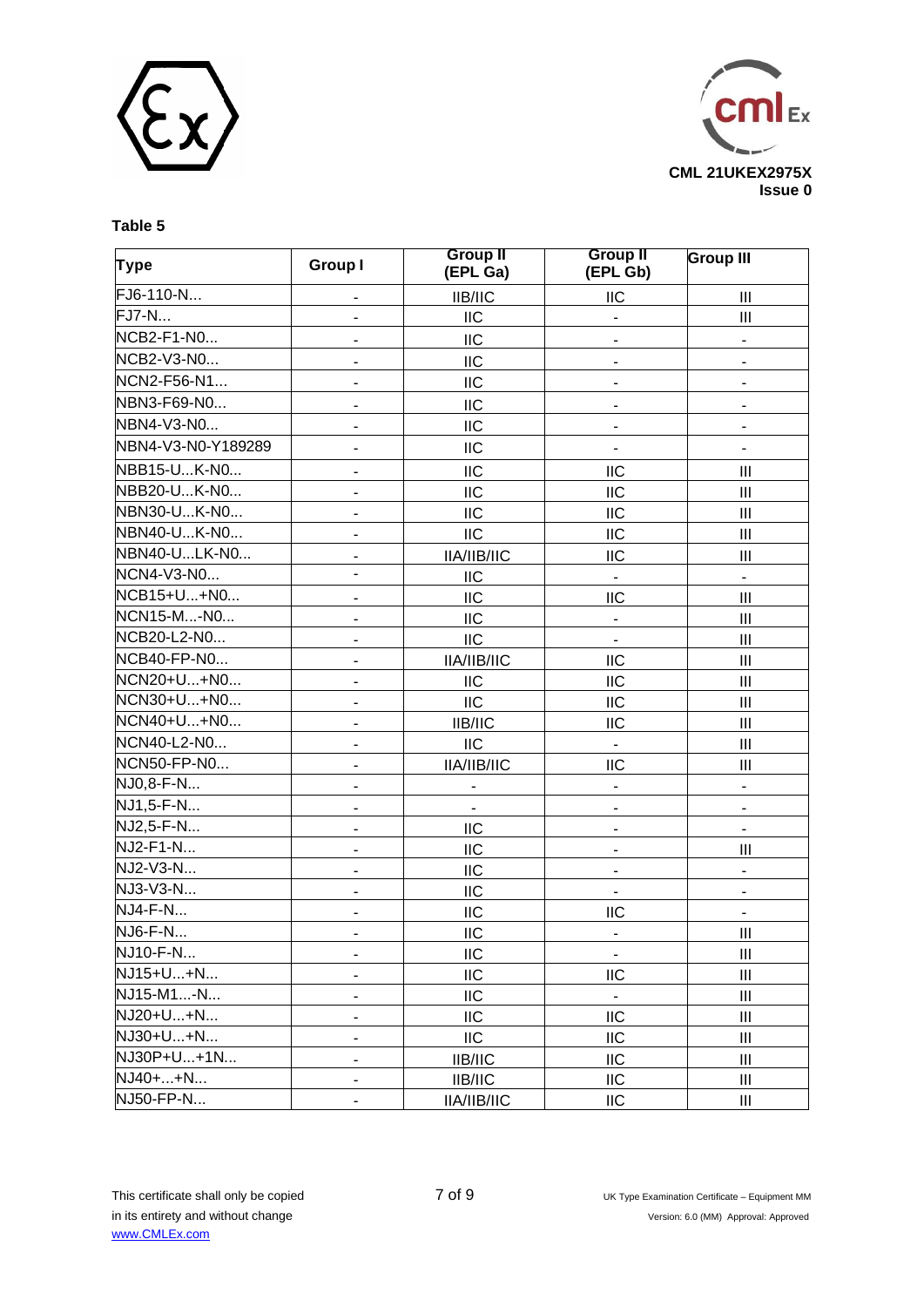



- For the application of the following cuboidal inductive proximity sensors in hazardous areas of group I, II and III appropriate measures need to be taken to protect the free resin surface against mechanical damage if the free resin surface is accessible after installation: FJ6-110-N... FJ7-N... NBN3-F69-N0... NBN4-V3-N0... NBN4-V3-N0-Y189289 NCB2-V3-N0... NCN2-F56-N1... NCN4-V3-N0... NJ0,8-F-N... NJ1,5-F-N... NJ2-V3-N... NJ3-V3-N...
- Inadmissible electrostatic charge of parts of the metal housing have to be avoided for the following types of cuboidal inductive sensors. Dangerous electrostatic charge of parts of the metal housing can be avoided by grounding of these parts whereas very small parts of the metal housing (e.g. screws) do not need to be grounded:

| $FJ6-110-N$     | $NCB15+U4+N0$    | $NJ15+U3+N$    |
|-----------------|------------------|----------------|
| <b>FJ7-N</b>    | NCB20-L2-N0      | NJ15+U4+N      |
| NBB15-U3K-N0    | $NCB40-FP-N0-P3$ | $NJ15-M1-N-V$  |
| NBB15-U4K-N0    | $NCB40-FP-N0-P4$ | NJ20+U3+N      |
| NBB20-U3K-N0    | NCN20+U3+N0      | NJ20+U4+N      |
| NBB20-U4K-N0    | $NCN20+U4+N0$    | NJ30+U3+N      |
| NBN30-U3K-N0    | NCN30+U3+N0      | NJ30+U4+N      |
| NBN30-U4K-N0    | $NCN30+U4+N0$    | NJ30P+U3+1N    |
| NBN40-U3K-NO    | $NCN40-L2-N0$    | NJ30P+U4+1N    |
| NBN40-U3LK-N0   | $NCN40+U3+N0$    | $NJ40+U3+N$    |
| NBN40-U4K-N0    | $NCN40+U4+N0$    | NJ40+U4+N      |
| $NBN40-U4LK-N0$ | NCN50-FP-N0-P3   | NJ50-FP-N-P3   |
| $NCB15+U3+N0$   | $NCN50-FP-N0-P4$ | $NJ50-FP-N-P4$ |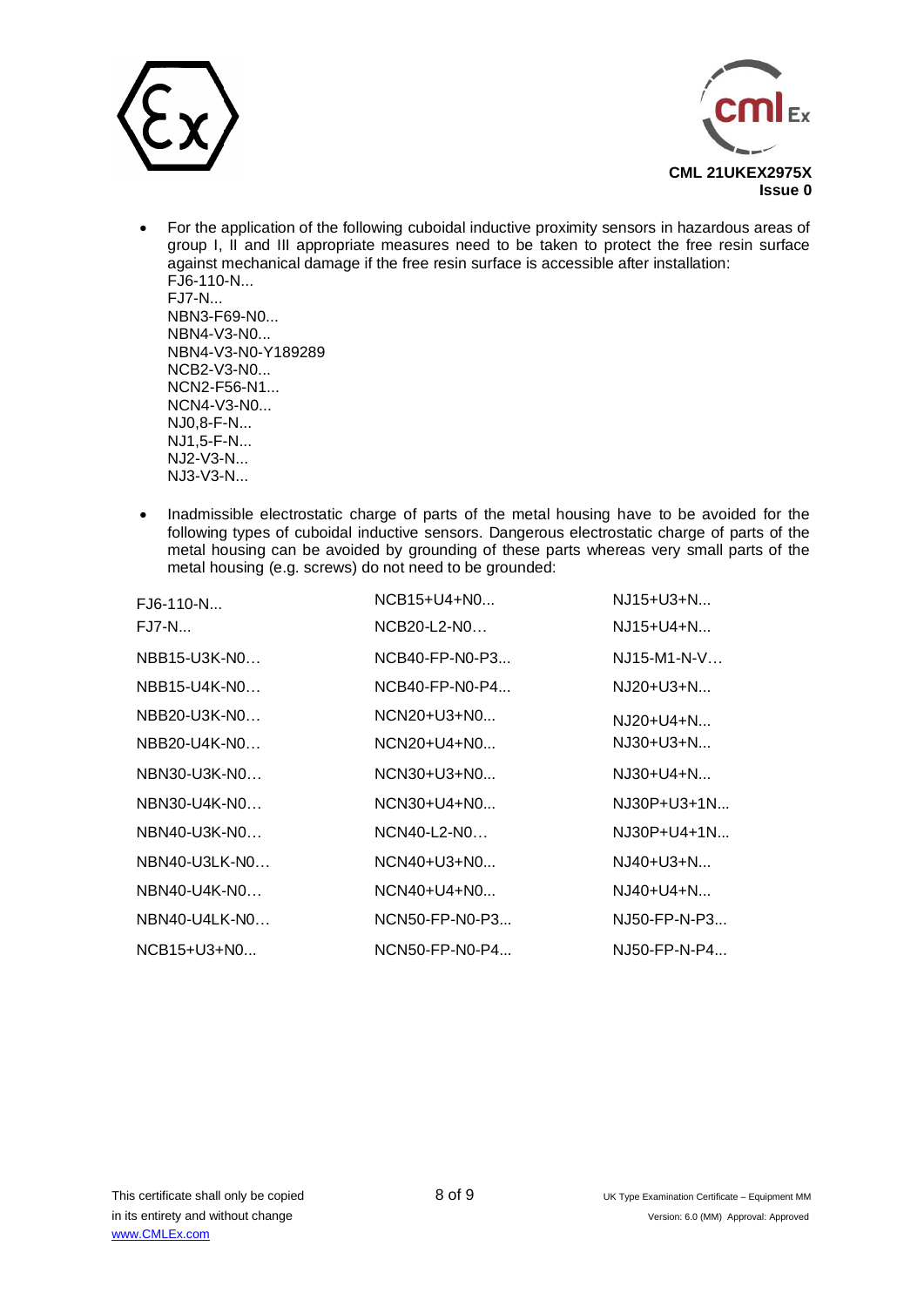



• The maximum permissible mass fractions of metallic materials are exceeded for the following types of cubical inductive sensors when applied as EPL Ga-equipment. In hazardous areas requiring the application of EPL Ga-equipment it shall be ensured by appropriate measures that an ignition hazard due to impact or friction effects cannot occur.

| NBB15-U3K-N0   | $NCB40-FP-N0-P3$ | NJ20+U3+N     |
|----------------|------------------|---------------|
| NBB15-U4K-N0   | NCB40-FP-N0-P4   | $NJ20+U4+N$   |
| $NBB20-U3K-N0$ | $NCN20+U3+N0$    | $N.J30+U3+N$  |
| $NBB20-U4K-N0$ | $NCN20+U4+N0$    | $N.J30+U4+N$  |
| NBN30-U3K-N0   | NCN30+U3+N0      | NJ30P+U3+1N   |
| NBN30-U4K-N0   | NCN30+U4+N0      | $NJ30P+U4+1N$ |
| NBN40-U3K-N0   | $NCN40+U3+N0$    | $NJ40+U3+N$   |
| NBN40-U3LK-N0  | $NCN40+U4+N0$    | $NJ40+U4+N$   |
| $NBN40-U4K-N0$ | NCN50-FP-N0-P3   | NJ50-FP-N-P3  |
| NBN40-U4LK-N0  | NCN50-FP-N0-P4   | NJ50-FP-N-P4  |
| NCB15+U3+N0    | $NJ15+U3+N$      |               |
| $NCB15+U4+N0$  | $NJ15+U4+N$      |               |